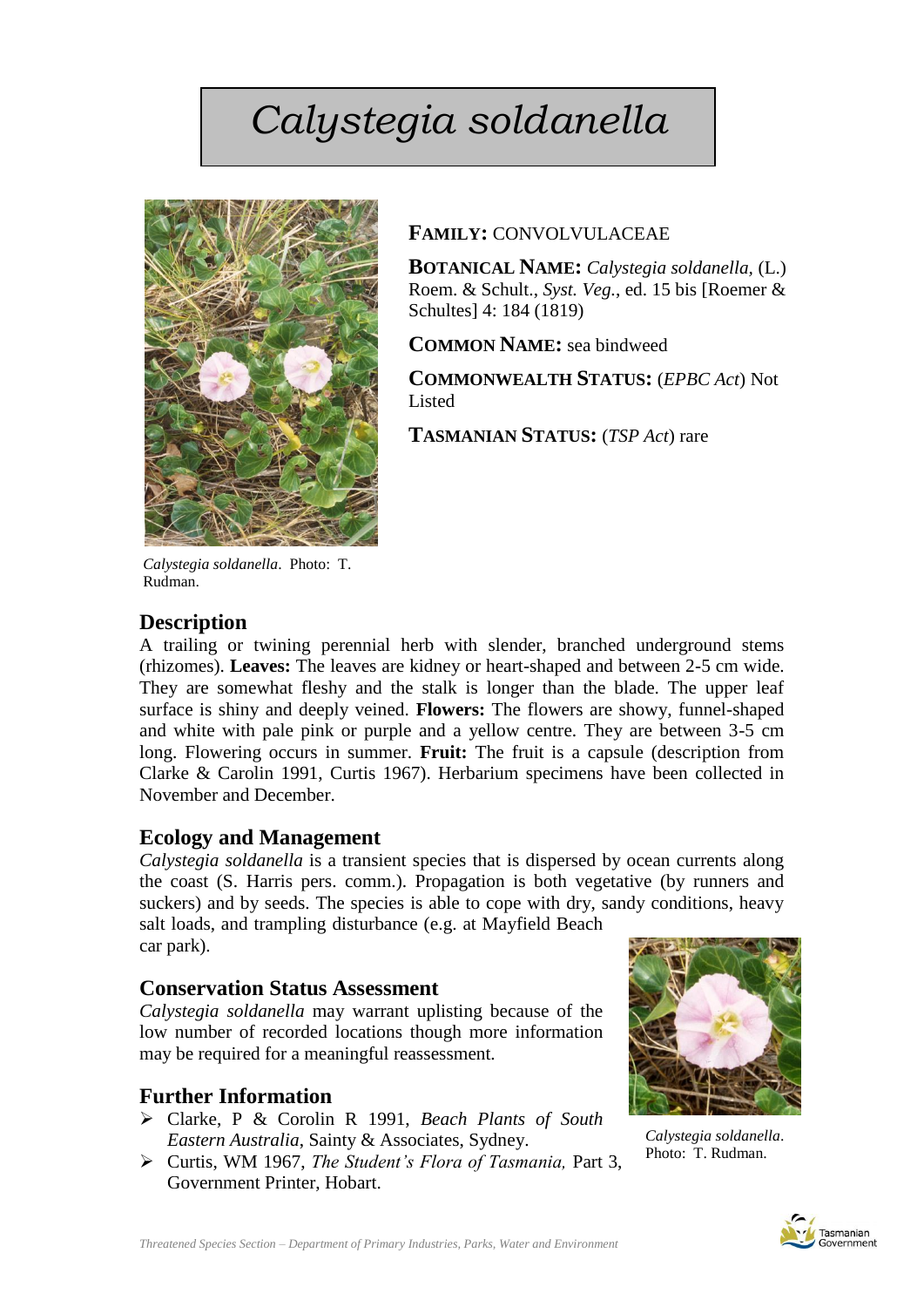# *Preceding text last modified 6/12/2006. Following updated 20/9/2016.*

# **Survey Time and Habitat Guide** (*black* = best, *dark grey* = possible,

*light grey with slash*=poor time to survey, as guided by collection dates of specimens and records)

| alystegia<br>soldanella | opring |       |  |  |  |  | Summer |  |  |                                        |  |  | Autumn      |              |  |  |       |   | Winter |  |  |  |  |  |
|-------------------------|--------|-------|--|--|--|--|--------|--|--|----------------------------------------|--|--|-------------|--------------|--|--|-------|---|--------|--|--|--|--|--|
| sea bindweed            |        | S S O |  |  |  |  |        |  |  | $O \t N \t N \t D \t D \t T \t F \t F$ |  |  | $\mathbf M$ | $\mathbf{M}$ |  |  | A A M | M |        |  |  |  |  |  |

- This trailing or twining perennial herb flowers over summer though observations of the species have been made throughout most of the year due to its distinctive growth habitat and leaves.
- In Tasmania, *Calystegia soldanella* is recorded from coastal sands. It has also been found growing in granite soils and grazed coastal grasslands

# **Distribution**

*Calystegia soldanella* is a cosmopolitan species found on coastlines around the world.

(Atlas of Living Australia 15/9/2016)



# **Known Reserves**

Reserved in Denison Rivulet Conservation Area, East Kangaroo Island Nature Reserve, Mayfield Bay Conservation Area, Andersons Islands Conservation Area, Cape Portland Conservation Area, Cape Wickham Conservation Area, Coswell Beach Conservation Area, Four Mile Creek Conservation Area and the Swansea Conservation Area. It also occurs on one private property in an area covered by a conservation covenant under the Tasmanian *Nature Conservation Act 2002*.